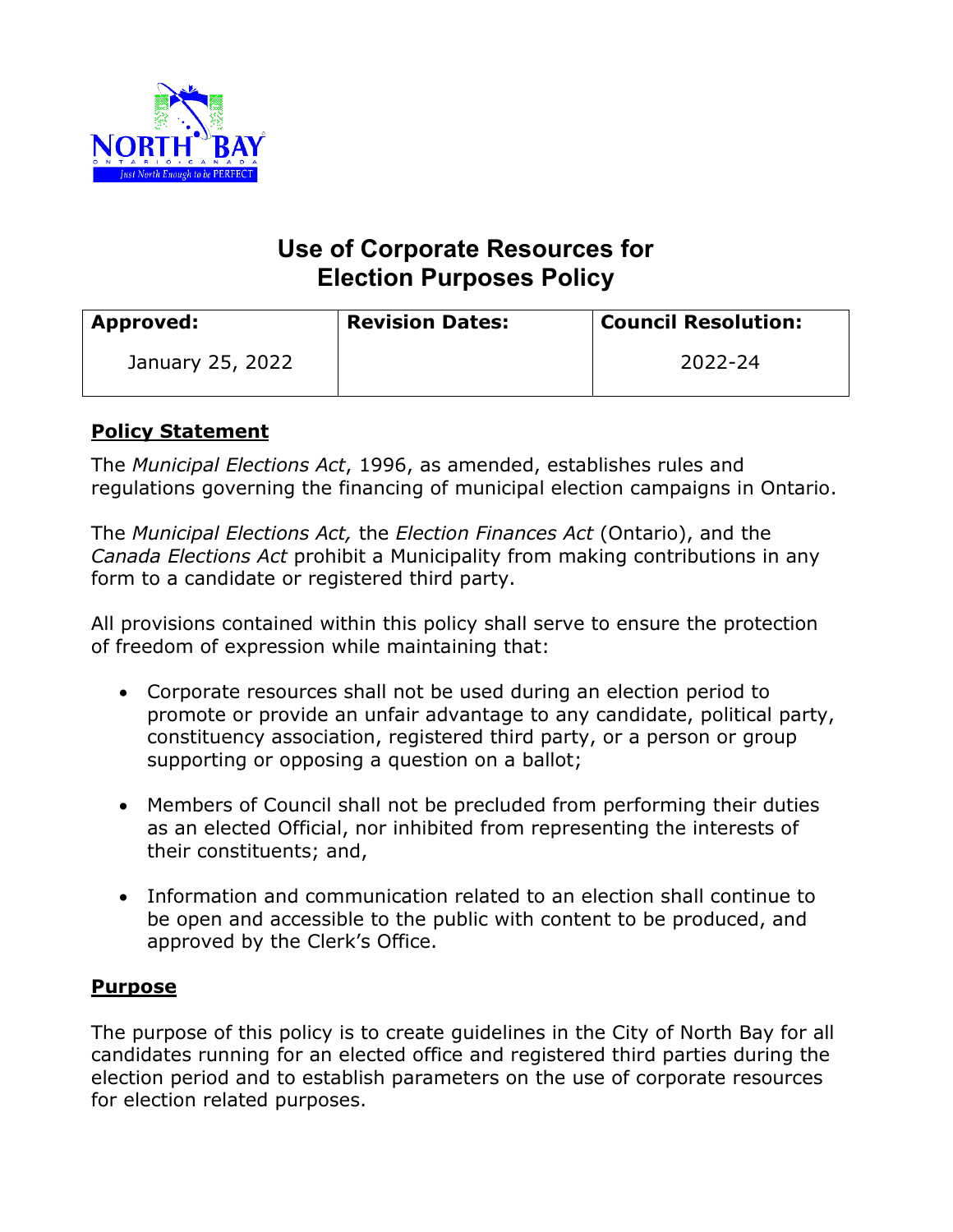#### **Scope**

This policy applies to all candidates, political parties, constituency associations, registered third parties, city employees, members of Council, members of local agencies, boards and committees, and persons or groups supporting or opposing a question on a ballot as well as anyone acting on their behalf.

#### 1. **Definitions**

- 1.1. **"Campaign(ing)"** means any activity by, or on behalf of a Candidate, political party, constituency association, Registered Third Party, or question on a ballot meant to elicit support during the Election Period. This does not include the appearance of elected officials, other candidates or their supporters, or registrants at an event in their personal capacity without the display of any signage or graphics which identify the individual as a candidate or registrant without the solicitation of votes.
- 1.2. **"Campaign Materials"** means any materials used to solicit votes for a Candidate(s) or question during the Election Period including, but not limited to, literature, banners, posters, pictures, buttons, clothing, or other paraphernalia. Campaign Materials include materials in all media, for example, print, displays, electronic radio or television, online including websites or social media.

## 1.3. **"Campaign Period"** means:

- In the case of a regular municipal election the date a candidate files their nomination through to Voting Day in a municipal election year or in the event of a by-election.
- In the case of a provincial or federal election or by-election, the date the Writ is issued until Voting Day.
- 1.4. **"Candidate"** means any person who has filed, and not withdrawn a nomination, in a municipal, school board, provincial or federal election or by-election, or a candidate seeking nomination for a political party in accordance with the *Municipal Elections Act*, 1996, S.O. 1996, c.32, Part 6 of the *Canada Elections Act*, S.C. 2000, c.9. and the *Election Act*, R.S.O. 1990, c.E.6. Where referred to in this Policy, the term Candidate can also be substituted to read political party, constituency association, Registered Third Party, or a person or group supporting or opposing a question on a ballot.
- 1.5. "**City**" means The Corporation of the City of North Bay and includes its agencies, local boards and commissions.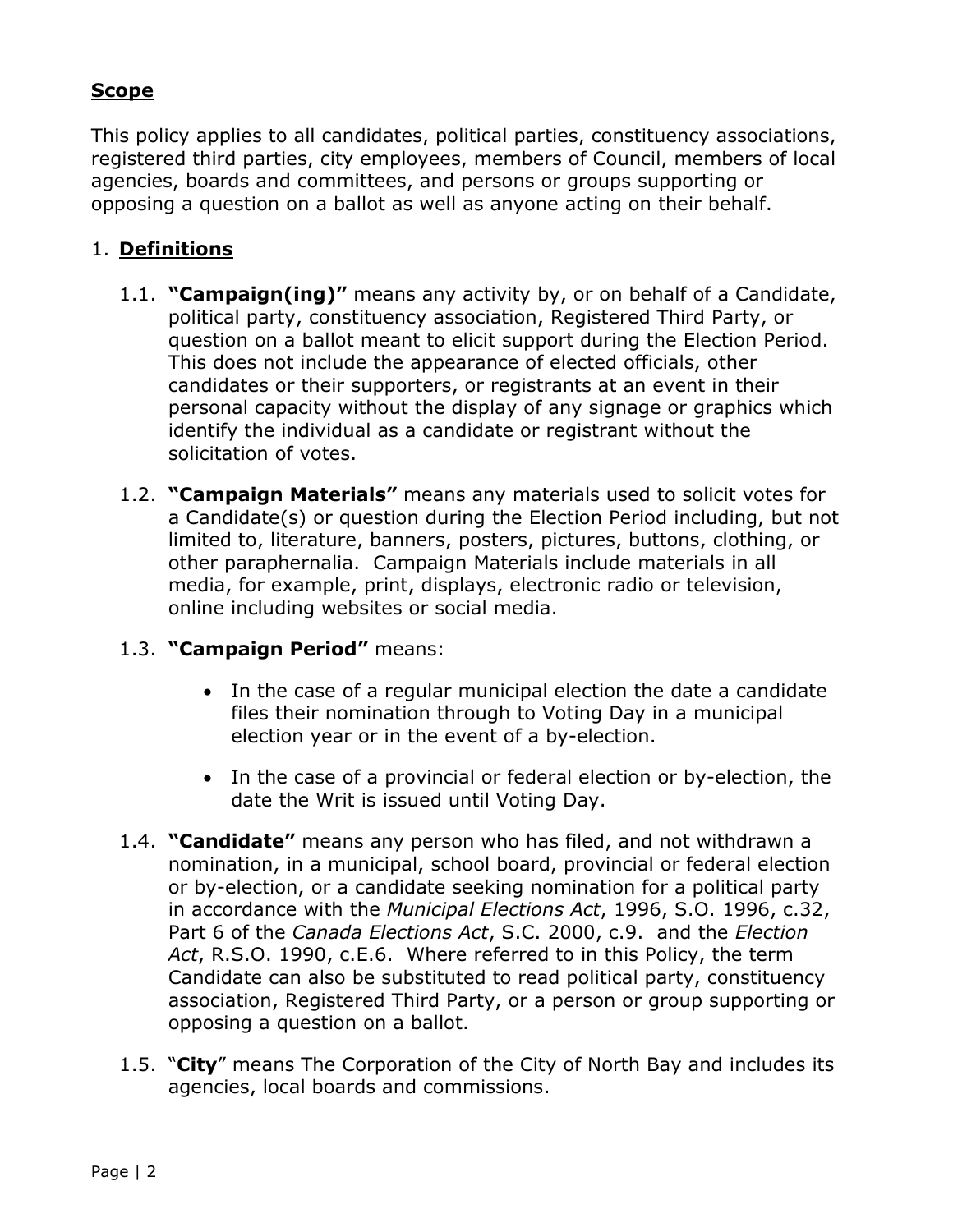- 1.6. "**City Clerk**" means the City Clerk of The Corporation of the City of North Bay or their designate, or a returning officer appointed under Section 7(1) of the *Municipal Elections Act*, 1996, S.O. 1996, c.32.
- 1.7. "**City Employee**" means for the purpose of this Policy any individual working for, or receiving compensation from the City of North Bay; including those in part-time, seasonal or contract positions.
- 1.8. **"Corporate Resource"** means items, staff, services, or resources which are the property of the City of North Bay including, but not limited to: materials, equipment, vehicles, facilities, land, technology (computers, smartphones, tablets, etc.), intellectual property, images, logos, and supplies. Working hours, the time where the Municipality pays its employees to complete certain duties or tasks, is also considered to be a Corporate Resource.
- 1.9. "**Election**" means municipal, federal or provincial election including by-elections.
- 1.10. **"Election Period"** means the official Campaign period of an election for:
	- A municipal or school board election; the Election Period commences on the first day prescribed for the filing of nominations in accordance with the *Municipal Elections Act* and ends on voting day.
	- A provincial or federal election; the Election Period commences the day the writ for the election is issued and ends on voting day.
	- A nomination for a political party, the Election Period is the nomination contesting period as determined by the Party.
	- A question on the ballot; the period commences the day Council passes a by-law to put a question to the electorate and ends on voting day.
	- A municipal or school board by-election; the period commences on the first day nominations may be filed and ends on voting day.
- 1.11. **"Local Board"** has the same meaning as found in Section 1 of the *Municipal Act*, 2001.
- 1.12. **"MEA"** means the *Municipal Elections Act*, 1996, as amended, S.O. 1996, c. 32.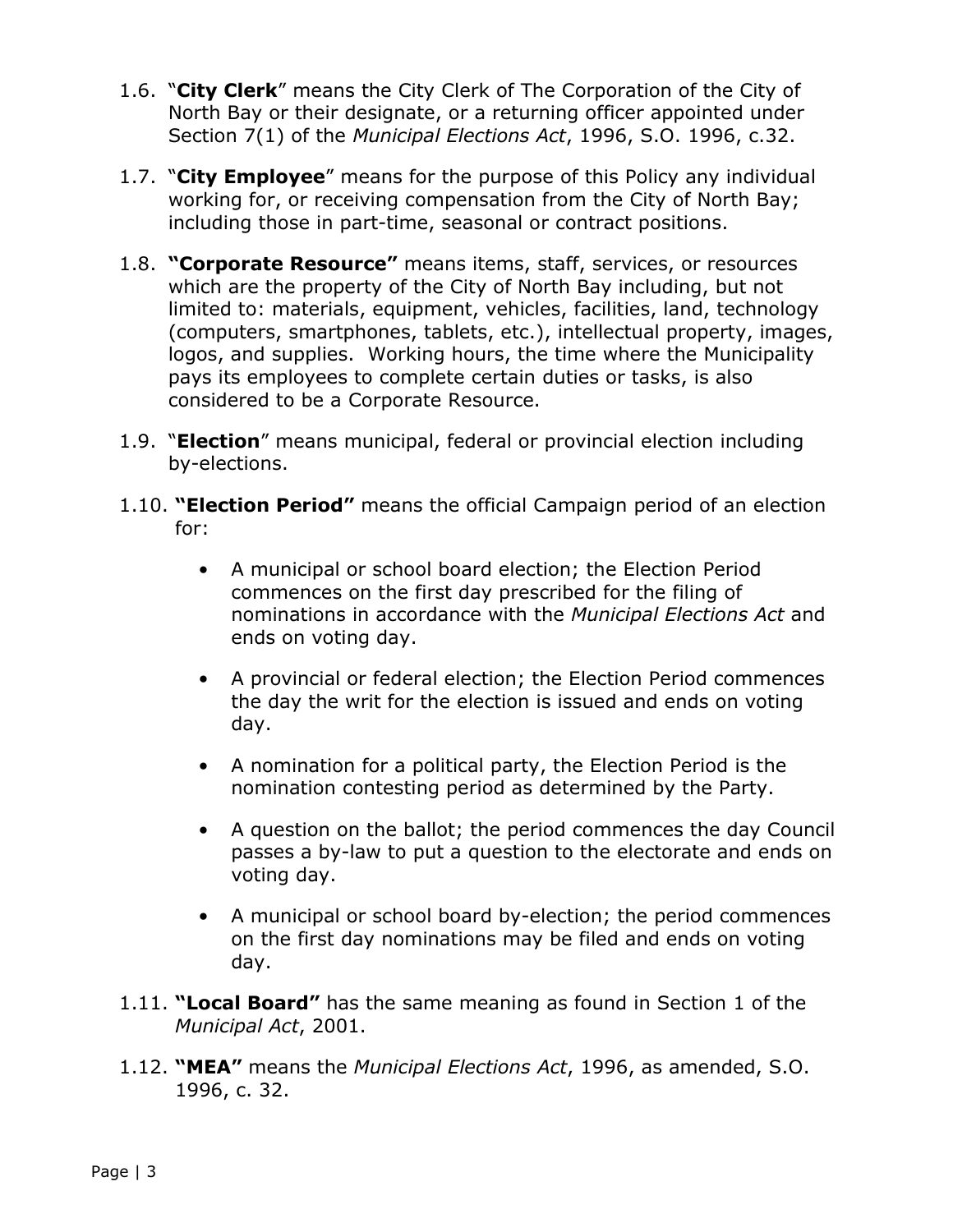- 1.13. "**Member(s)**" means City Councillors, the Mayor or anyone acting on behalf of a City Councillor or the Mayor.
- 1.14. **"Municipal Facility/Building"** means any building or facility owned or operated by the City of North Bay or North Bay local board.
- 1.15. **"Municipal Office"** means the City of North Bay administration building located at 200 McIntyre Street East, North Bay, Ontario.
- 1.16. **"Registered Third Party"** shall have the same meaning as "Registered Third Party" as found in section of the *Municipal Elections Act*, 1996 or the term "Third Party" as defined in section 1 of the *Election Finances Act* (Ontario) and *Canada Elections Act*, as the context requires.

## **2. Responsibilities**

- 2.1. Candidates and Registered Third Parties are to adhere to the guidelines and parameters established by this policy.
- 2.2. The City Clerk is to administer this policy and provide any related procedures as deemed necessary or desirable for conducting an election.
- 2.3. Members of Council, Members of Local Agencies, Boards and Committees, and City Employees are to ensure that Corporate Resources, as identified by this Policy, are not used for campaigning.

## **3. General Provisions**

In accordance with the spirit and intent of the election related legislation:

- 3.1. Corporate Resources and funding shall not be used by a Candidate or Registered Third Party for Campaigning or election-related purposes.
- 3.2. This Policy also applies to an acclaimed Member or a Member not seeking re-election.
- 3.3. The City Clerk is authorized, and directed to take the necessary action, to give effect to this Policy.
- 3.4. This Policy does not preclude a Member of Council from performing their duties as a Councillor, nor inhibit a Member of Council from representing the interests of their constituents.
- 3.5. Individuals who have questions about this Policy are encouraged to contact the City Clerk to obtain further clarification.

#### **4. Corporate Resources – Technology**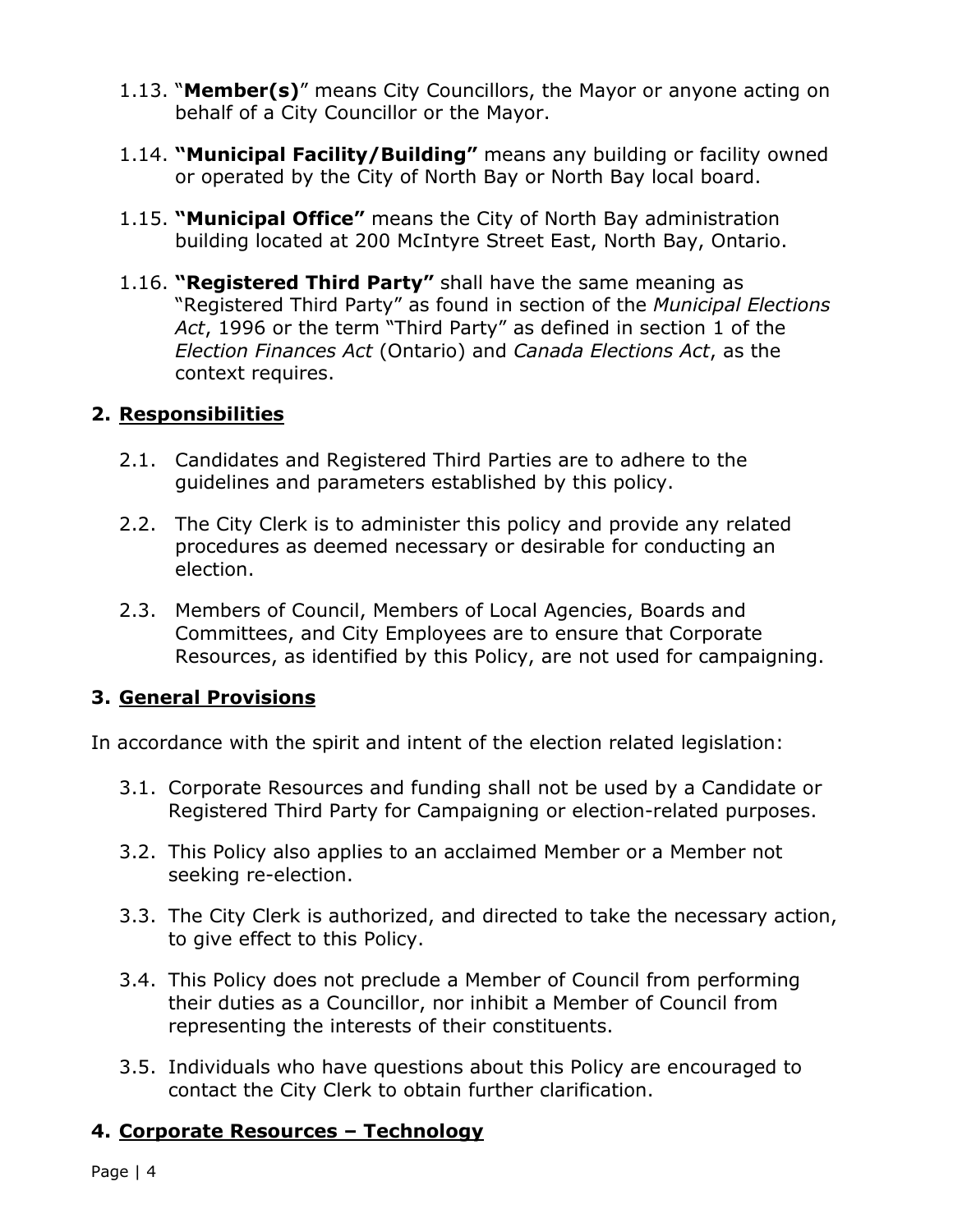Further to Section 3.1 above, the following is provided for greater clarity when considering the use of corporate technology resources:

- 4.1. Members of Council are provided access to corporate information technology (I.T.) assets to fulfill their duties and responsibilities as an elected official but may not use those assets for Campaigning or the development of Campaign Materials. This includes, but is not limited to, functionality through municipally issued smartphones such as calendar, email, texts, etc.
- 4.2. Websites or domain names that are funded by the City may not be used for campaigning. The City's official election website or webpages will provide Candidate contact information, but shall in no way endorse any Candidate.

 **Notwithstanding**, a Candidate or Third Party Advertiser may provide a link to the City Clerk to be included on the City's official election website or webpages in their campaign materials for electors to access additional information about the election and the voting process.

4.3. Once a Member of Council registers to be a Candidate, any links from the City's website or social media account to their website or social media pages will be removed from the City's webpages if the Member's website or social media page contains or will contain Campaign Material. Subsequently, all Council biographies will be removed from the City's website effective the first day of the nomination period. During the election period, Mayor and Council information on the City's website will be reduced to council-related contact information only.

 **Notwithstanding** the foregoing, information contained on the "Freedom of Information Release" form as part of the nomination process, may be included on the City of North Bay's Elections webpage(s).

4.4. The City's voicemail system shall not be used by Candidates to record campaign-related messages nor shall the computer network, including the email system, be used to distribute campaign-related correspondence.

## **5. Corporate Resources - Communications**

Further to Section 3.1 above, the following is provided for greater clarity when considering the use of corporate communication resources:

5.1 Members of Council may not use Council portraits funded by the City, either as a corporate or Member expense, in Campaign Materials.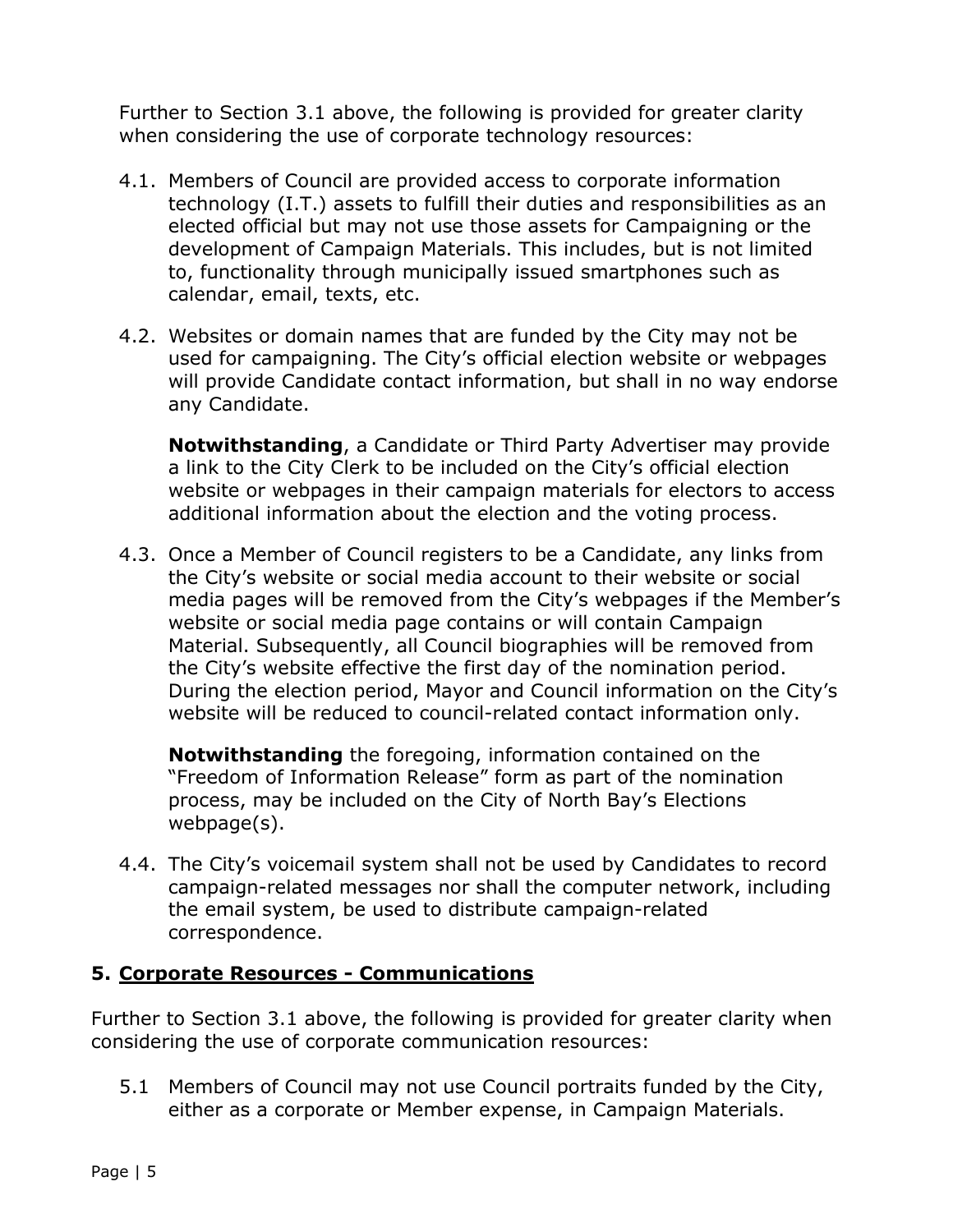- 5.2 Photographs produced for and owned by the City may not be used for any election purposes.
- 5.3 Candidates or Registered Third Parties may not print, distribute or make reference to any of the City's email addresses, telephone numbers, or facility addresses on any Campaign Materials.

 **Notwithstanding the foregoing, Candidates or Registered Third Parties may** provide the election telephone number, election email address, or a link to the City's official election website or webpages in Campaign Materials for electors to access additional information about the election and the voting process (see also Section 4.2).

5.4 The City Clerk may develop and distribute information through various means for the purpose of advising and educating electors. Candidates or Registered Third Parties are permitted to promote and distribute election information provided by the City Clerk, provided that such information is not modified in any way.

## **6. Corporate Resources - Municipality Facilities/Buildings**

Further to Section 3.1 above, the following is provided for greater clarity when considering the use of Municipal Facilities/Buildings, including Municipality owned or leased lands, as Corporate Resources:

- 6.1. Candidates or Registered Third Parties are prohibited from using the City's Municipal Office for any election-related purpose.
- 6.2. Any Candidate may attend any public Standing Committee, Advisory Committee or Council meeting; however, they shall not use this forum to speak on, or address, any matter relating to their Campaign.
- 6.3. Candidates or Registered Third Parties are prohibited from renting space (e.g., a booth) as part of a City organized event.
- 6.4. Candidates or Registered Third Parties that have rented a Municipal Facility/Building for campaigning purposes the distribution or display of campaign materials is only permitted during the rental period and only with the rented area.
- 6.5. All Candidates and Registered Third Parties must adhere to the provisions set out in any other municipal policies pertaining to Municipal Facilities/Buildings.